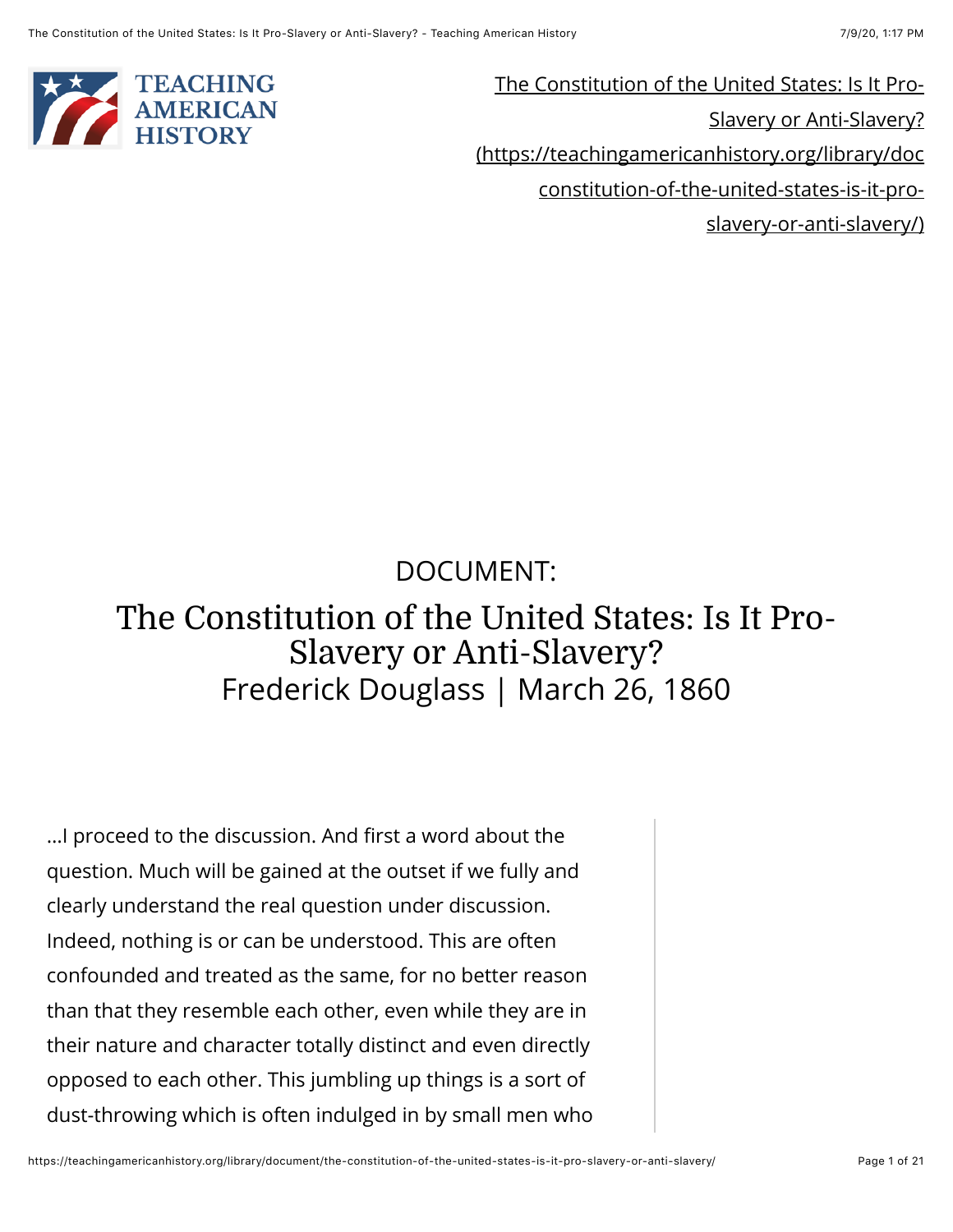argue for victory rather than for truth. Thus, for instance, the American Government and the American Constitution are spoken of in a manner which would naturally lead the hearer to believe that one is identical with the other; when the truth is, they are distinct in character as is a ship and a compass. The one may point right and the other steer wrong. A chart is one thing, the course of the vessel is another. The Constitution may be right, the Government is wrong. If the Government has been governed by mean, sordid, and wicked passions, it does not follow that the Constitution is mean, sordid, and wicked. What, then, is the question? I will state it. But first let me state what is not the question. It is not whether slavery existed in the United States at the time of the adoption of the Constitution; it is not whether slaveholders took part in the framing of the Constitution; it is not whether those slaveholders, in their hearts, intended to secure certain advantages in that instrument for slavery; it is not whether the American Government has been wielded during seventy-two years in favour of the propagation and permanence of slavery; it is not whether a pro-slavery interpretation has been put upon the Constitution by the American Courts — all these points may be true or they may be false, they may be accepted or they may be rejected, without in any wise affecting the real question in debate. The real and exact question between myself and the class of persons represented by the speech at the City Hall may be fairly stated thus: — 1st, Does the United States Constitution guarantee to any class or description of people in that country the right to enslave, or hold as property, any other class or description of people in that country? 2nd, Is the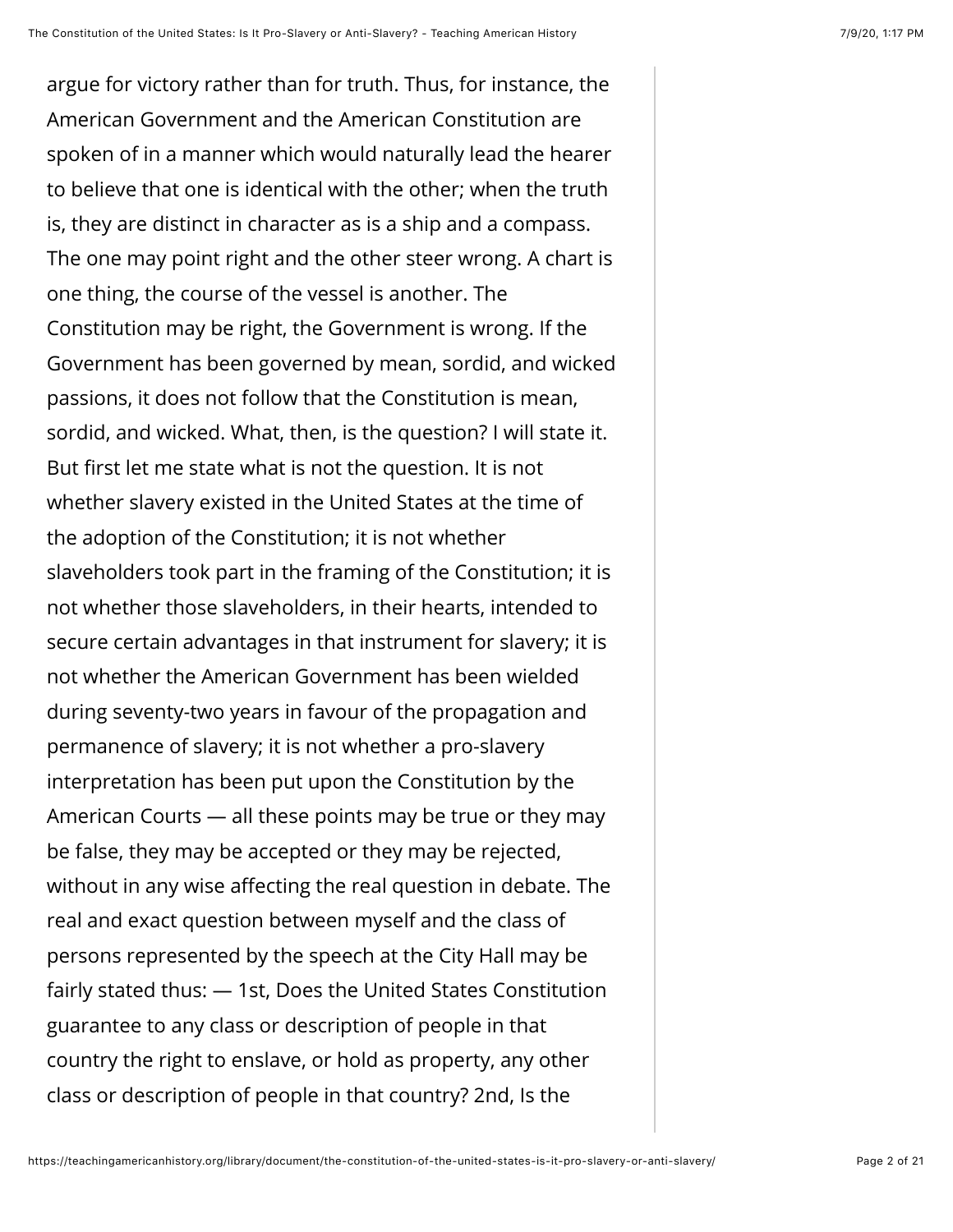dissolution of the union between the slave and free States required by fidelity to the slaves, or by the just demands of conscience? Or, in other words, is the refusal to exercise the elective franchise, and to hold office in America, the surest, wisest, and best way to abolish slavery in America?

To these questions the Garrisonians say Yes. They hold the Constitution to be a slaveholding instrument, and will not cast a vote or hold office, and denounce all who vote or hold office, no matter how faithfully such persons labour to promote the abolition of slavery. I, on the other hand, deny that the Constitution guarantees the right to hold property in man, and believe that the way to abolish slavery in America is to vote such men into power as well use their powers for the abolition of slavery. This is the issue plainly stated, and you shall judge between us. Before we examine into the disposition, tendency, and character of the Constitution, I think we had better ascertain what the Constitution itself is. Before looking for what it means, let us see what it is. Here, too, there is much dust to be cleared away. What, then, is the Constitution? I will tell you. It is not even like the British Constitution, which is made up of enactments of Parliament, decisions of Courts, and the established usages of the Government. The American Constitution is a written instrument full and complete in itself. No Court in America, no Congress, no President, can add a single word thereto, or take a single word threreto. It is a great national enactment done by the people, and can only be altered, amended, or added to by the people. I am careful to make this statement here; in America it would not be necessary. It would not be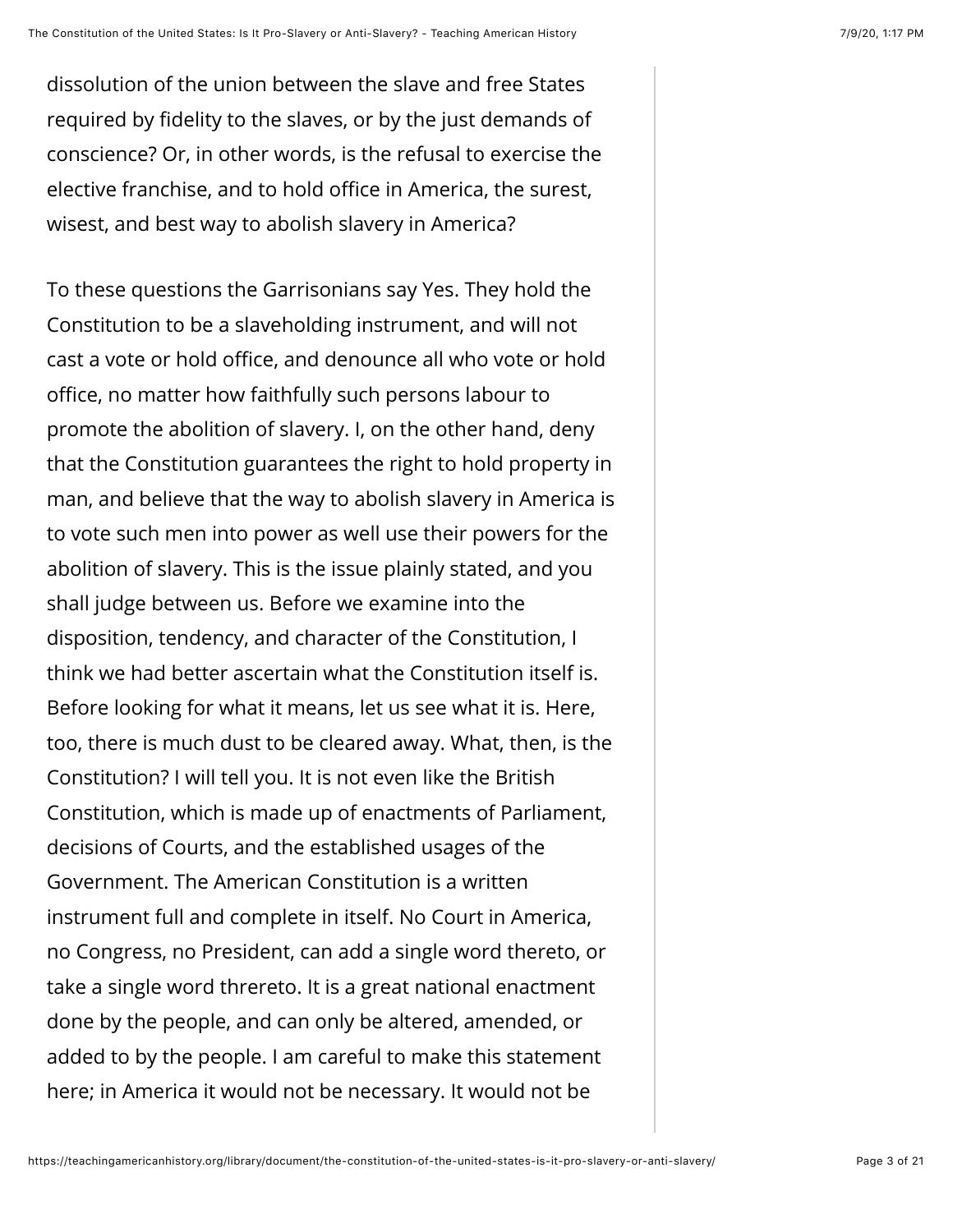necessary here if my assailant had shown the same desire to be set before you the simple truth, which he manifested to make out a good case for himself and friends. Again, it should be borne in mind that the mere text, and only the text, and not any commentaries or creeds written by those who wished to give the text a meaning apart from its plain reading, was adopted as the Constitution of the United States. It should also be borne in mind that the intentions of those who framed the Constitution, be they good or bad, for slavery or against slavery, are so respected so far, and so far only, as we find those intentions plainly stated in the Constitution. It would be the wildest of absurdities, and lead to endless confusion and mischiefs, if, instead of looking to the written paper itself, for its meaning, it were attempted to make us search it out, in the secret motives, and dishonest intentions, of some of the men who took part in writing it. It was what they said that was adopted by the people, not what they were ashamed or afraid to say, and really omitted to say. Bear in mind, also, and the fact is an important one, that the framers of the Constitution sat with doors closed, and that this was done purposely, that nothing but the result of their labours should be seen, and that that result should be judged of by the people free from any of the bias shown in the debates. It should also be borne in mind, and the fact is still more important, that the debates in the convention that framed the Constitution, and by means of which a proslavery interpretation is now attempted to be forced upon that instrument, were not published till more than a quarter of a century after the presentation and the adoption of the Constitution.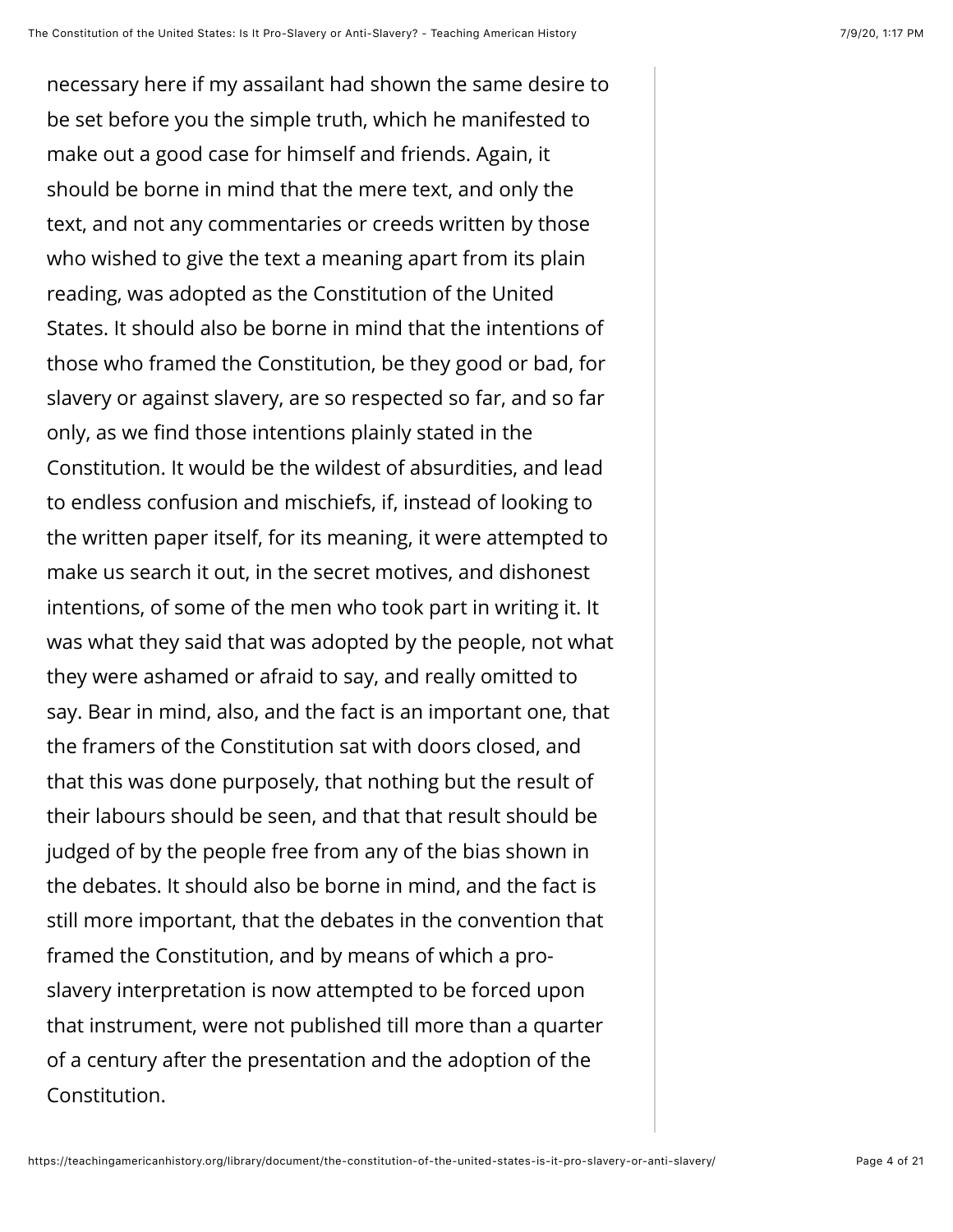These debates were purposely kept out of view, in order that the people should adopt, not the secret motives or unexpressed intentions of any body, but the simple text of the paper itself. Those debates form no part of the original agreement. I repeat, the paper itself, and only the paper itself, with its own plainly written purposes, is the Constitution. It must stand or fall, flourish or fade, on its own individual and self-declared character and objects. Again, where would be the advantage of a written Constitution, if, instead of seeking its meaning in its words, we had to seek them in the secret intentions of individuals who may have had something to do with writing the paper? What will the people of America a hundred years hence care about the intentions of the scriveners who wrote the Constitution? These men are already gone from us, and in the course of nature were expected to go from us. They were for a generation, but the Constitution is for ages. Whatever we may owe to them, we certainly owe it to ourselves, and to mankind, and to God, to maintain the truth of our own language, and to allow no villainy, not even the villainy of holding men as slaves — which Wesley says is the sum of all villainies — to shelter itself under a fair-seeming and virtuous language. We owe it to ourselves to compel the devil to wear his own garments, and to make wicked laws speak out their wicked intentions. Common sense, and common justice, and sound rules of interpretation all drive us to the words of the law for the meaning of the law. The practice of the Government is dwelt upon with much fervour and eloquence as conclusive as to the slaveholding character of the Constitution. This is really the strong point and the only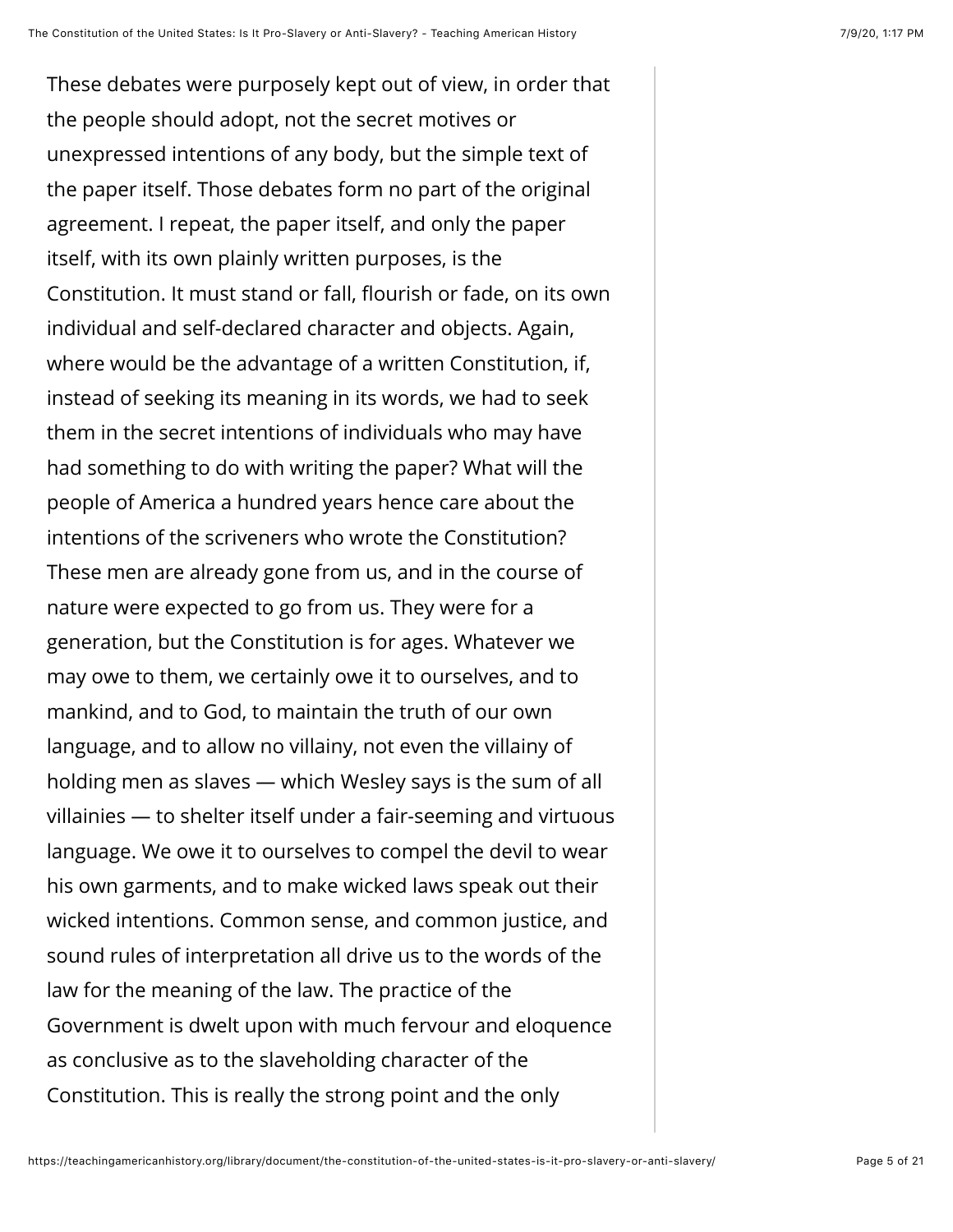strong point, made in the speech in the City Hall. But good as this argument is, it is not conclusive. A wise man has said that few people have been found better than their laws, but many have been found worse. To this last rule America is no exception. Her laws are one thing, her practice is another thing. We read that the Jews made void the law by their tradition, that Moses permitted men to put away their wives because of the hardness of their hearts, but that this was not so at the beginning. While good laws will always be found where good practice prevails, the reverse does not always hold true. Far from it. The very opposite is often the case. What then? Shall we condemn the righteous law because wicked men twist it to the support of wickedness? Is that the way to deal with good and evil? Shall we blot out all distinction between them, and hand over to slavery all that slavery may claim on the score of long practice? Such is the course commended to us in the City Hall speech. After all, the fact that men go out of the Constitution to prove it proslavery, whether that going out is to the practice of the Government, or to the secret intentions of the writers of the paper, the fact that they do go out is very significant. It is a powerful argument on my side. It is an admission that the thing for which they are looking is not to be found where only it ought to be found, and that is in the Constitution itself. If it is not there, it is nothing to the purpose, be it wheresoever else it may be. But I shall have no more to say on this point hereafter.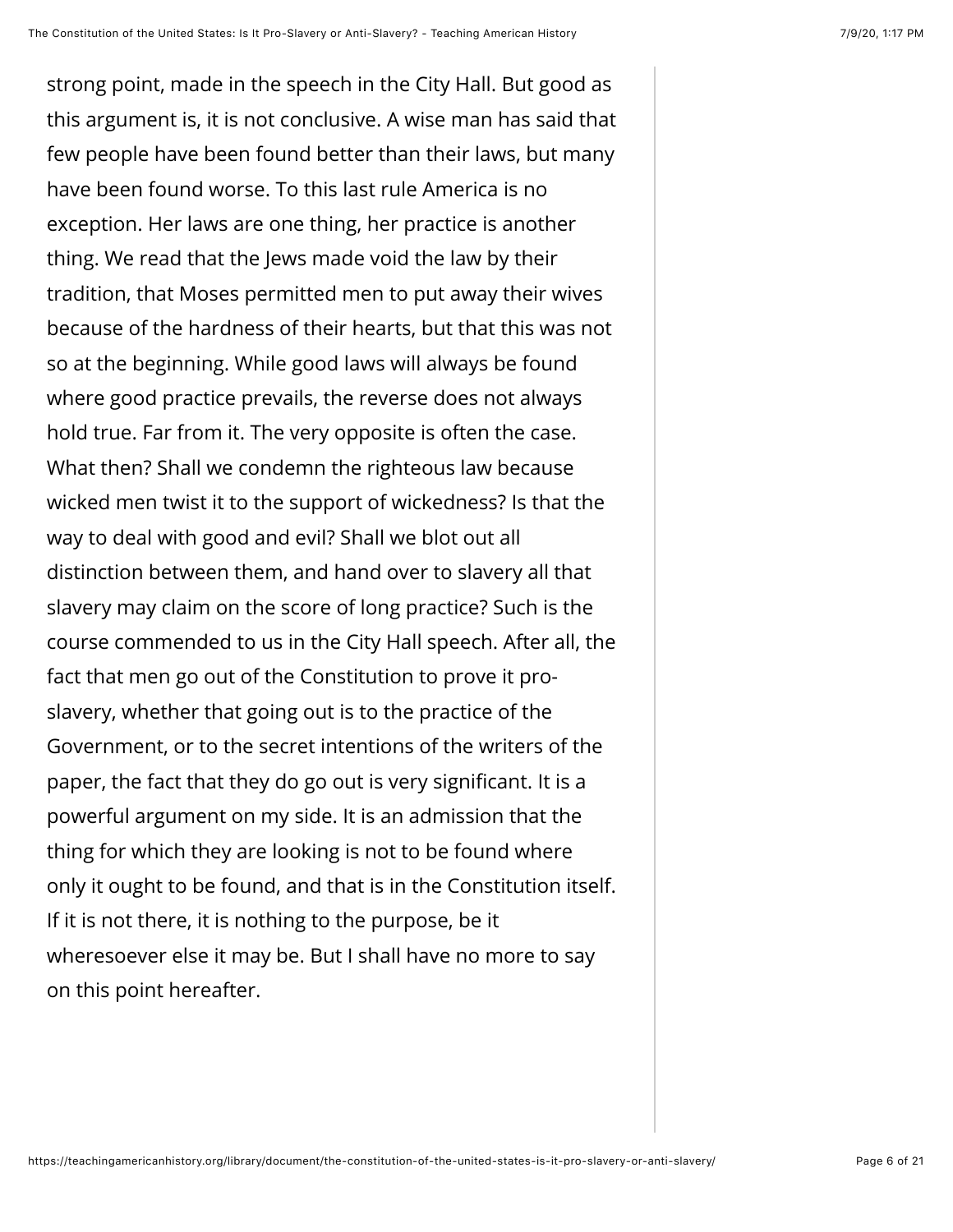The very eloquent lecturer at the City Hall doubtless felt some embarrassment from the fact that he had literally to *give* the Constitution a pro-slavery interpretation; because upon its face it of itself conveys no such meaning, but a very opposite meaning. He thus sums up what he calls the slaveholding provisions of the Constitution. I quote his own words: — "Article 1, section 9, provides for the continuance of the African slave trade for the 20 years, after the adoption of the Constitution. Art. 4, section 9, provides for the recovery from the other States of fugitive slaves. Art. 1, section 2, gives the slave States a representation of the three-fifths of all the slave population; and Art. 1, section 8, requires the President to use the military, naval, ordnance, and militia resources of the entire country for the suppression of slave insurrection, in the same manner as he would employ them to repel invasion." Now any man reading this statement, or hearing it made with such a show of exactness, would unquestionably suppose that he speaker or writer had given the plain written text of the Constitution itself. I can hardly believe that the intended to make any such impression. It would be a scandalous imputation to say he did. Any yet what are we to make of it? How can we regard it? How can he be screened from the charge of having perpetrated a deliberate and point-blank misrepresentation? That individual has seen fit to place himself before the public as my opponent, and yet I would gladly find some excuse for him. I do not wish to think as badly of him as this trick of his would naturally lead me to think. Why did he not read the Constitution? Why did he read that which was not the Constitution? He pretended to be giving chapter and verse, section and clause, paragraph and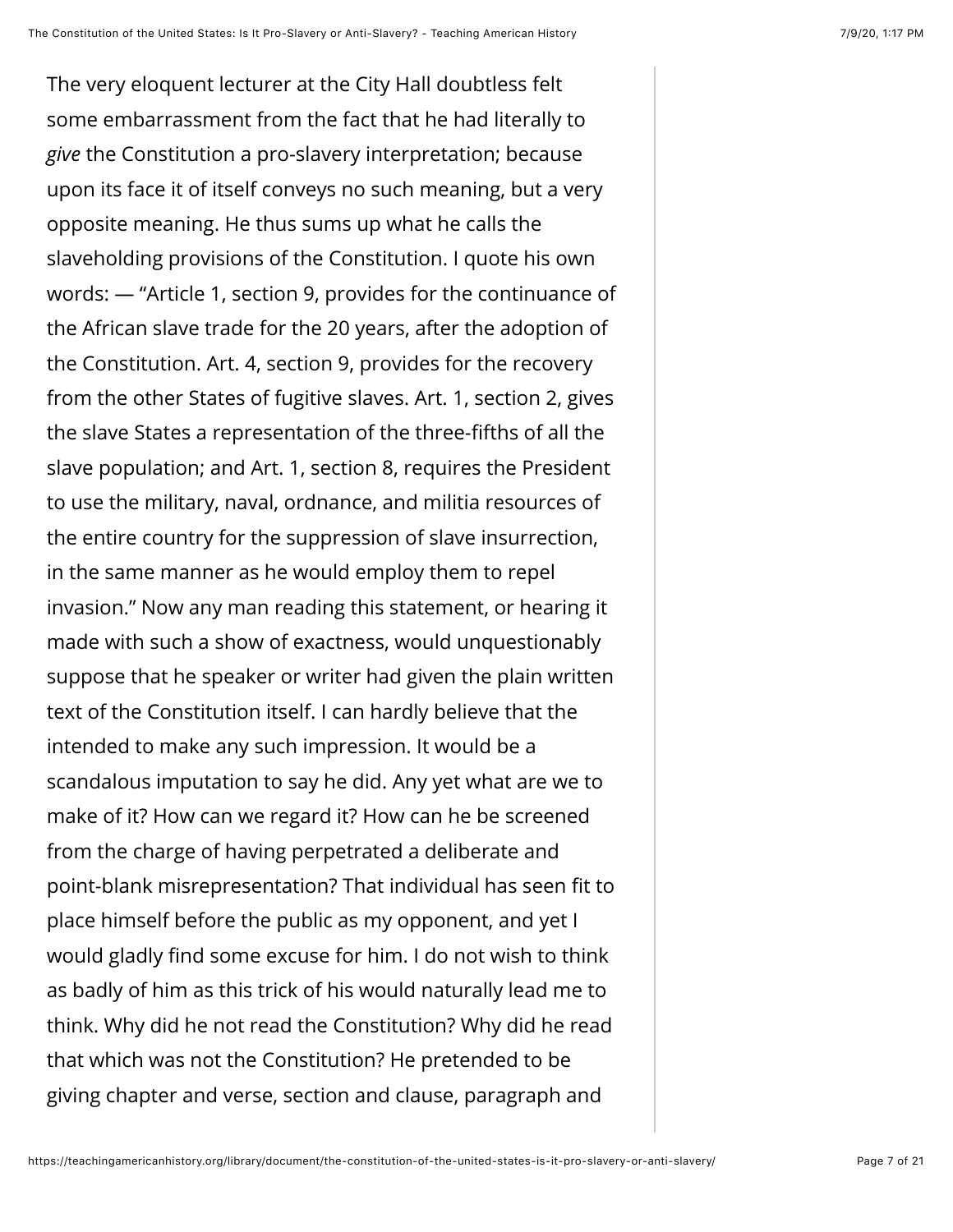provision. The words of the Constitution were before him. Why then did he not give you the plain words of the Constitution? Oh, sir, I fear that the gentleman knows too well why he did not. It so happens that no such words as "African slave trade," no such words as "slave insurrections," are anywhere used in that instrument. These are the words of that orator, and not the words of the Constitution of the United States. Now you shall see a slight difference between my manner of treating this subject and what which my opponent has seen fit, for reasons satisfactory to himself, to pursue. What he withheld, that I will spread before you: what he suppressed, I will bring to light: and what he passed over in silence, I will proclaim: that you may have the whole case before you, and not be left to depend upon either his, or upon my inferences or testimony. Here then are several provisions of the Constitution to which reference has been made. I read them word for word just as they stand in the paper, called the United States Constitution, Art. I, sec. 2. "Representatives and direct taxes shall be apportioned among the several States which may be included in this Union, according to their respective numbers, which shall be determined by adding to the whole number of free persons, including those bound to service for a term years, and excluding Indians not taxed, three-fifths of all other persons; Art. I, sec. 9. The migration or importation of such persons as any of the States now existing shall think fit to admit, shall not be prohibited by the Congress prior to the year one thousand eight hundred and eight, but a tax or duty may be imposed on such importation, not exceeding tend dollars for each person; Art. 4, sec. 2. No person held to service or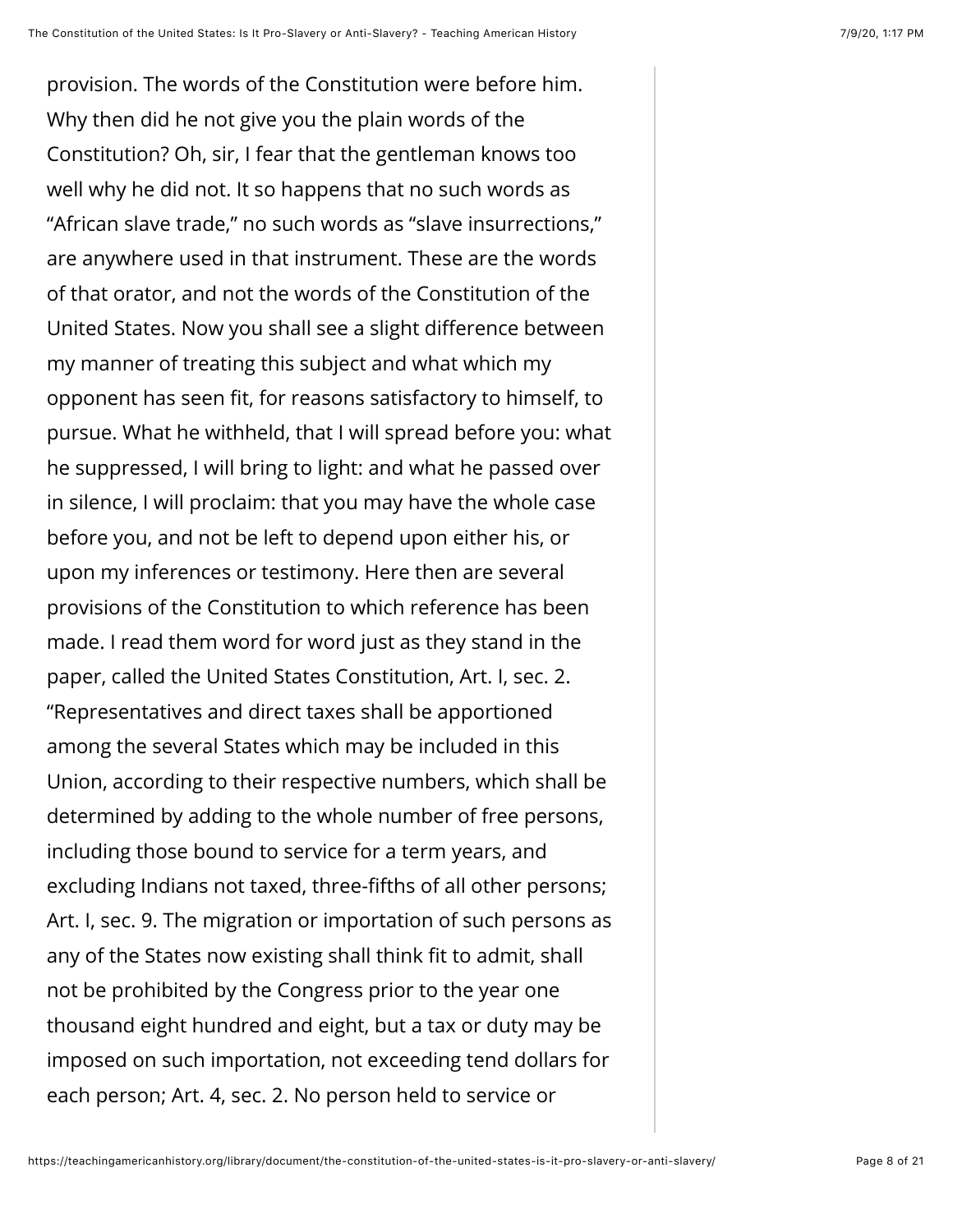labour in one State, under the laws thereof, escaping into another shall, in consequence of any law or regulation therein, be discharged from service or labour; but shall be delivered up on claim of the party to whom such service or labour may be due; Art. I, sec. 8. To provide for calling for the militia to execute the laws of the Union, suppress insurrections, and repel invasions." Here then, are those provisions of the Constitution, which the most extravagant defenders of slavery can claim to guarantee a right of property in man. These are the provisions which have been pressed into the service of the human fleshmongers of America. Let us look at them just as they stand, one by one. Let us grant, for the sake of the argument, that the first of these provisions, referring to the basis of representation and taxation, does refer to slaves. We are not compelled to make that admission, for it might fairly apply to aliens — persons living in the country, but not naturalized. But giving the provisions the very worse construction, what does it amount to? I answer — It is a downright disability laid upon the slaveholding States; one which deprives those States of two fifths of their natural basis of representation. A black man in a free State is worth just two-fifths more than a black man in a slave State, as a basis of political power under the Constitution. Therefore, instead of encouraging slavery, the Constitution encourages freedom by giving an increase of "two-fifths" of political power to free over slave States. So much for the three-fifths clause; taking it at is worst, it still leans to freedom, not slavery; for, be it remembered that the Constitution nowhere forbids a coloured man to vote. I come to the next, that which it is said guaranteed the continuance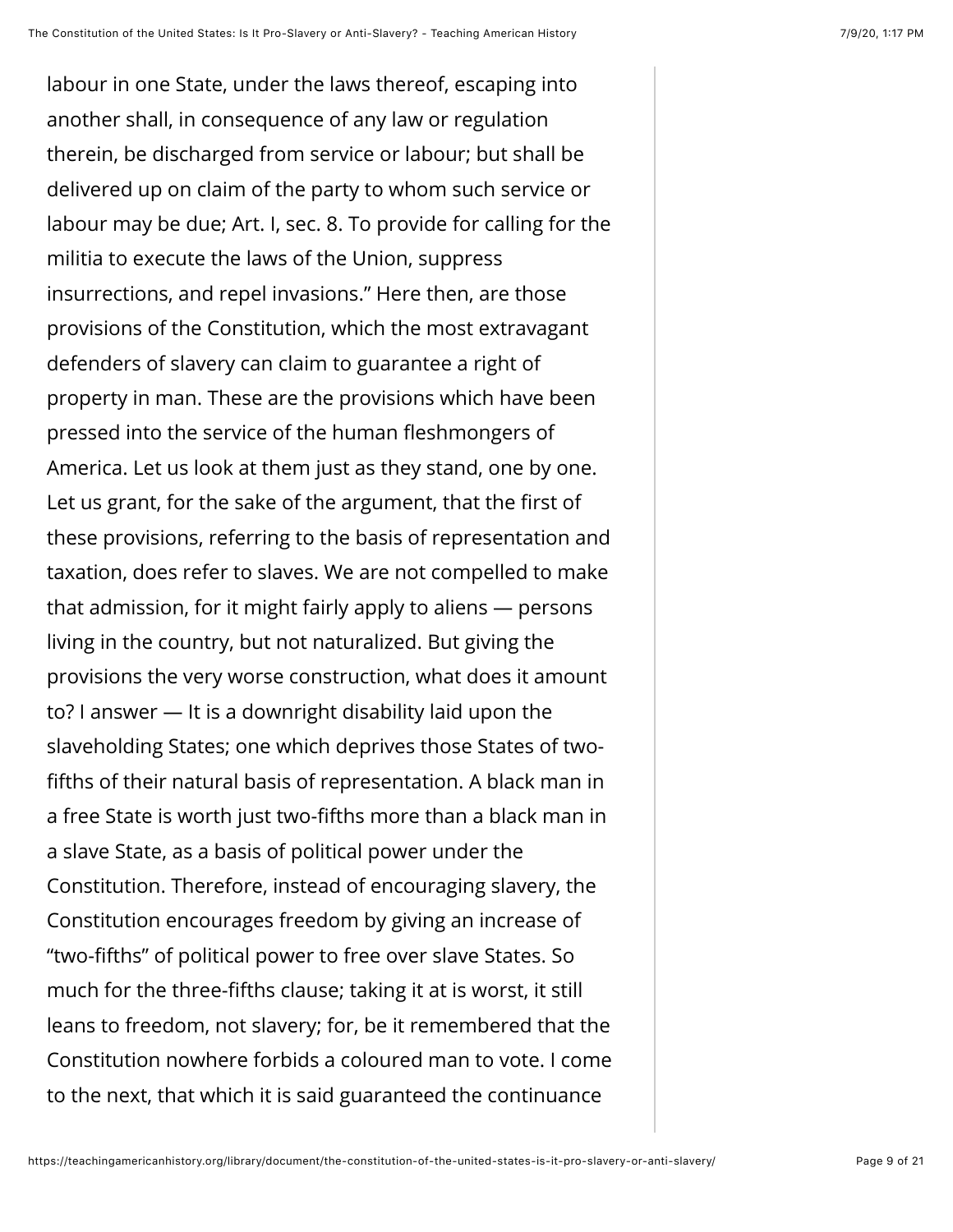of the African slave trade for twenty years. I will also take that for just what my opponent alleges it to have been, although the Constitution does not warrant any such conclusion. But, to be liberal, let us suppose it did, and what follows? Why, this — that this part of the Constitution, so far as the slave trade is concerned, became a dead letter more than 50 years ago, and now binds no man's conscience for the continuance of any slave trade whatsoever. Mr. Thompson is just 52 years too late in dissolving the Union on account of this clause. He might as well dissolve the British Government, because Queen Elizabeth granted to Sir John Hawkins to import Africans into the West Indies 300 years ago! But there is still more to be said about this abolition of the slave trade. Men, at that time, both in England and in America, looked upon the slave trade as the life of slavery. The abolition of the slave trade was supposed to be the certain death of slavery. Cut off the stream, and the pond will dry up, was the common notion at the time.

Wilberforce and Clarkson, clear-sighted as they were, took this view; and the American statesmen, in providing for the abolition of the slave trade, thought they were providing for the abolition of the slavery. This view is quite consistent with the history of the times. All regarded slavery as an expiring and doomed system, destined to speedily disappear from the country. But, again, it should be remembered that this very provision, if made to refer to the African slave trade at all, makes the Constitution anti-slavery rather than for slavery; for it says to the slave States, the price you will have to pay for coming into the American Union is, that the slave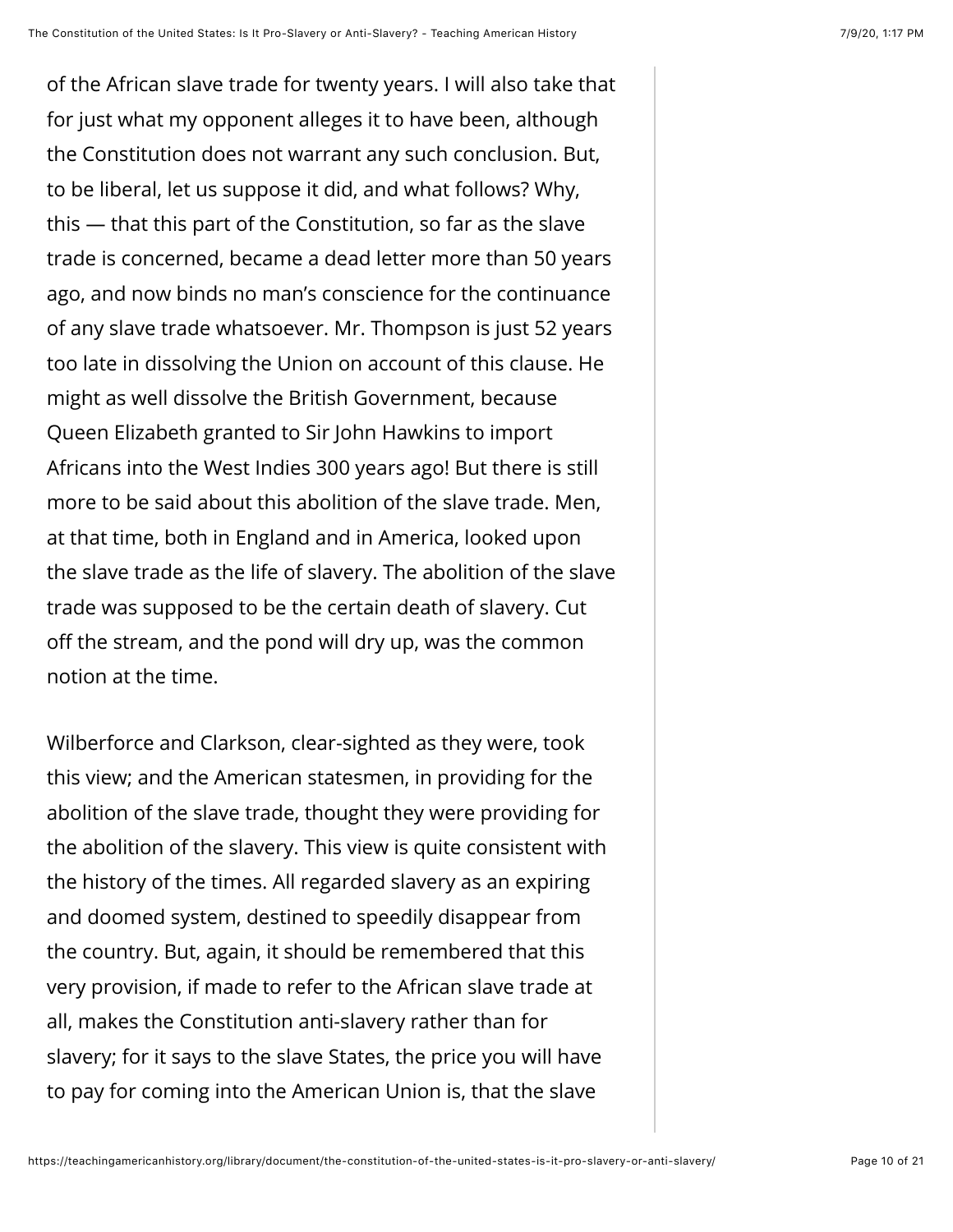trade, which you would carry on indefinitely out of the Union, shall be put an end to in twenty years if you come into the Union. Secondly, if it does apply, it expired by its own limitation more than fifty years ago. Thirdly, it is anti-slavery, because it looked to the abolition of slavery rather than to its perpetuity. Fourthly, it showed that the intentions of the framers of the Constitution were good, not bad. I think this is quite enough for this point. I go to the "slave insurrection" clause, though, in truth, there is no such clause. The one which is called so has nothing whatever to do with slaves or slaveholders any more than your laws for suppression of popular outbreaks has to do with making slaves of you and your children. It is only a law for suppression of riots or insurrections. But I will be generous here, as well as elsewhere, and grant that it applies to slave insurrections. Let us suppose that an anti-slavery man is President of the United States (and the day that shall see this the case is not distant) and this very power of suppressing slave insurrections would put an end to slavery. The right to put down an insurrection carries with it the right to determine the means by which it shall be put down. If it should turn out that slavery is a source of insurrection, that there is no security from insurrection while slavery lasts, why, the Constitution would be best obeyed by putting an end to slavery, and an anti-slavery Congress would do the very same thing. Thus, you see, the so-called slave-holding provisions of the American Constitution, which a little while ago looked so formidable, are, after all, no defence or guarantee for slavery whatever. But there is one other provision. This is called the "Fugitive Slave Provision." It is called so by those who wish to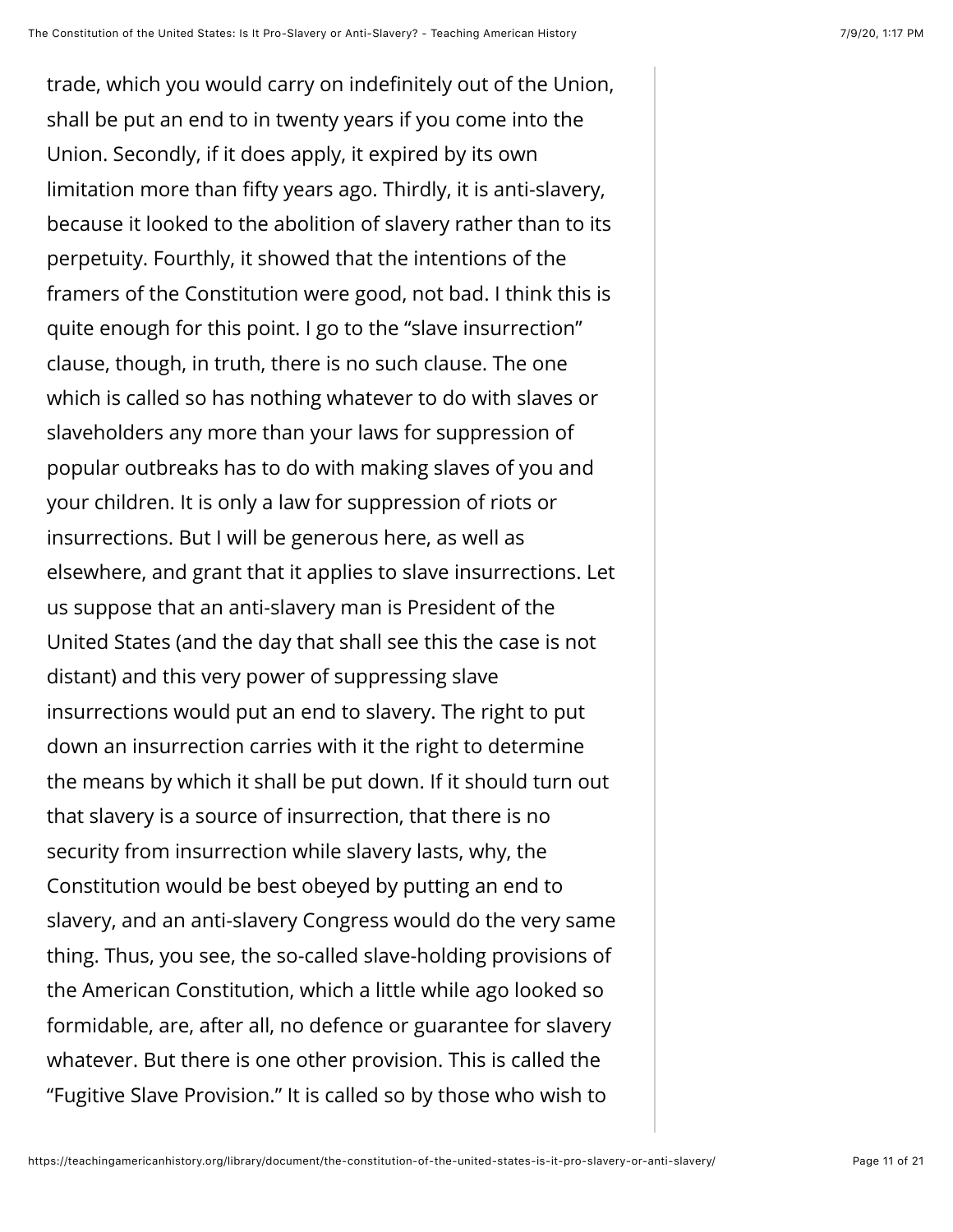make it subserve the interest of slavery in America, and the same by those who wish to uphold the views of a party in this country. It is put thus in the speech at the City Hall: — "Let us go back to 1787, and enter Liberty Hall, Philadelphia, where sat in convention the illustrious men who framed the Constitution — with George Washington in the chair. On the 27th of September, Mr. Butler and Mr. Pinckney, two delegates from the State of South Carolina, moved that the Constitution should require that fugitive slaves and servants should be delivered up like criminals, and after a discussion on the subject, the clause, as it stands in the Constitution, was adopted. After this, in the conventions held in the several States to ratify the Constitution, the same meaning was attached to the words. For example, Mr. Madison (afterwards President), when recommending the Constitution to his constituents, told them that the clause would secure them their property in slaves." I must ask you to look well to this statement. Upon its face, it would seem a full and fair statement of the history of the transaction it professes to describe and yet I declare unto you, knowing as I do the facts in the case, my utter amazement at the downright untruth conveyed under the fair seeming words now quoted. The man who could make such a statement may have all the craftiness of a lawyer, but who can accord to him the candour of an honest debater? What could more completely destroy all confidence in his statements? Mark you, the orator had not allowed his audience to hear read the provision of the Constitution to which he referred. He merely characterized it as one to "deliver up fugitive slaves and servants like criminals," and tells you that this was done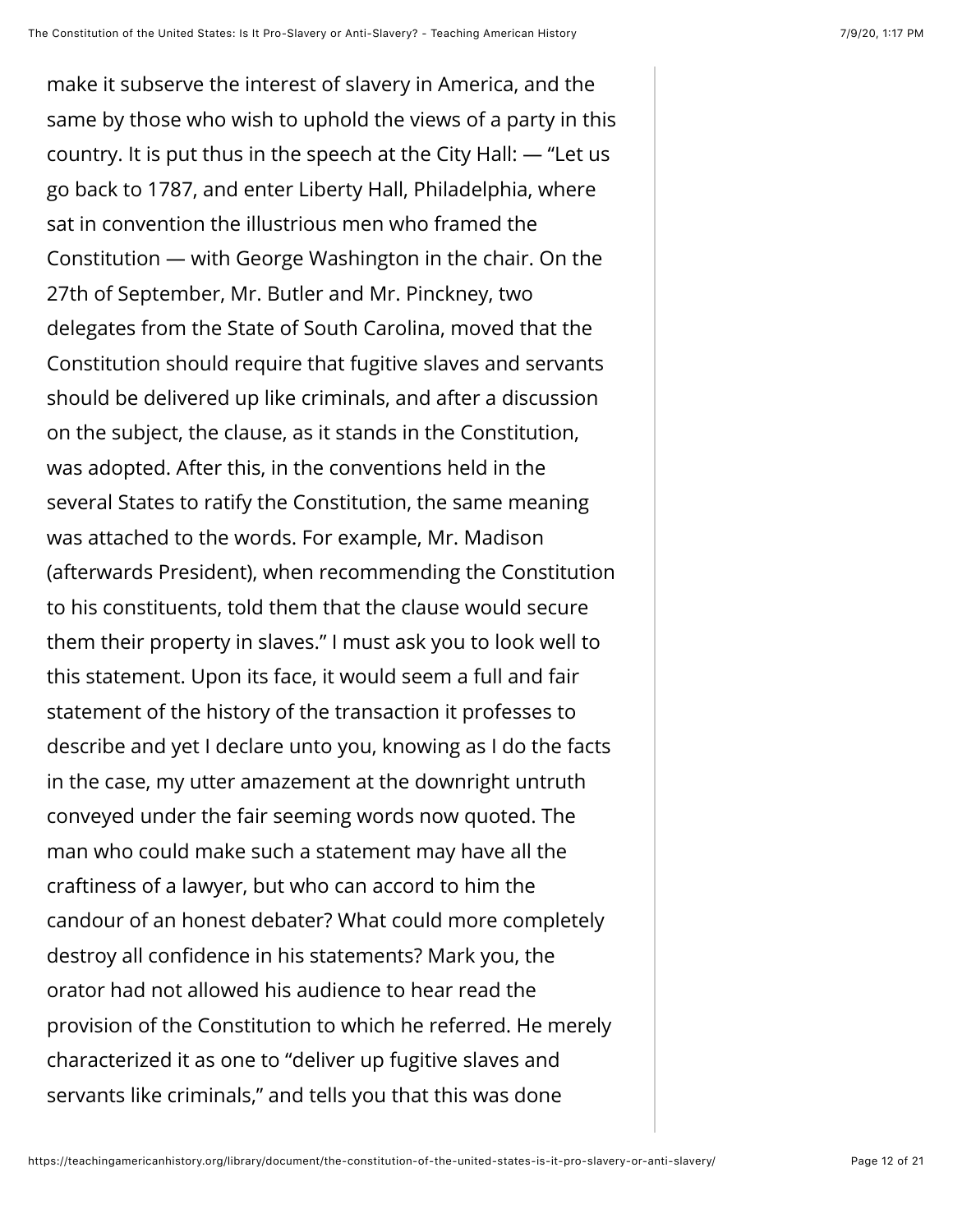"after discussion." But he took good care not to tell you what was the nature of that discussion. He have would have spoiled the whole effect of his statement had he told you the whole truth. Now, what are the facts connected with this provision of the Constitution? You shall have them. It seems to take two men to tell the truth. It is quite true that Mr. Butler and Mr. Pinckney introduced a provision expressly with a view to the recapture of fugitive slaves: it is quite true also that there was some discussion on the subject — and just here the truth shall come out. These illustrious kidnappers were told promptly in that discussion that no such idea as property in man should be admitted into the Constitution. The speaker in question might have told you, and he would have told you but the simple truth, if he had told you that he proposition of Mr. Butler and Mr. Pinckney — which he leads you to infer was adopted by the convention that from the Constitution — was, in fact, promptly and indignantly rejected by that convention. He might have told you, had it suited his purpose to do so, that the words employed in the first draft of the fugitive slave clause were such as applied to the condition of slaves, and expressly declared that persons held to "servitude" should be given up; but that the word "servitude" was struck from the provision, for the very reason that it applied to slaves. He might have told you that the same Mr. Madison declared that the word was struck out because the convention would not consent that the idea of property in men should be admitted into the Constitution. The fact that Mr. Madison can be cited on both sides of this question is another evidence of the folly and absurdity of making the secret intentions of the framers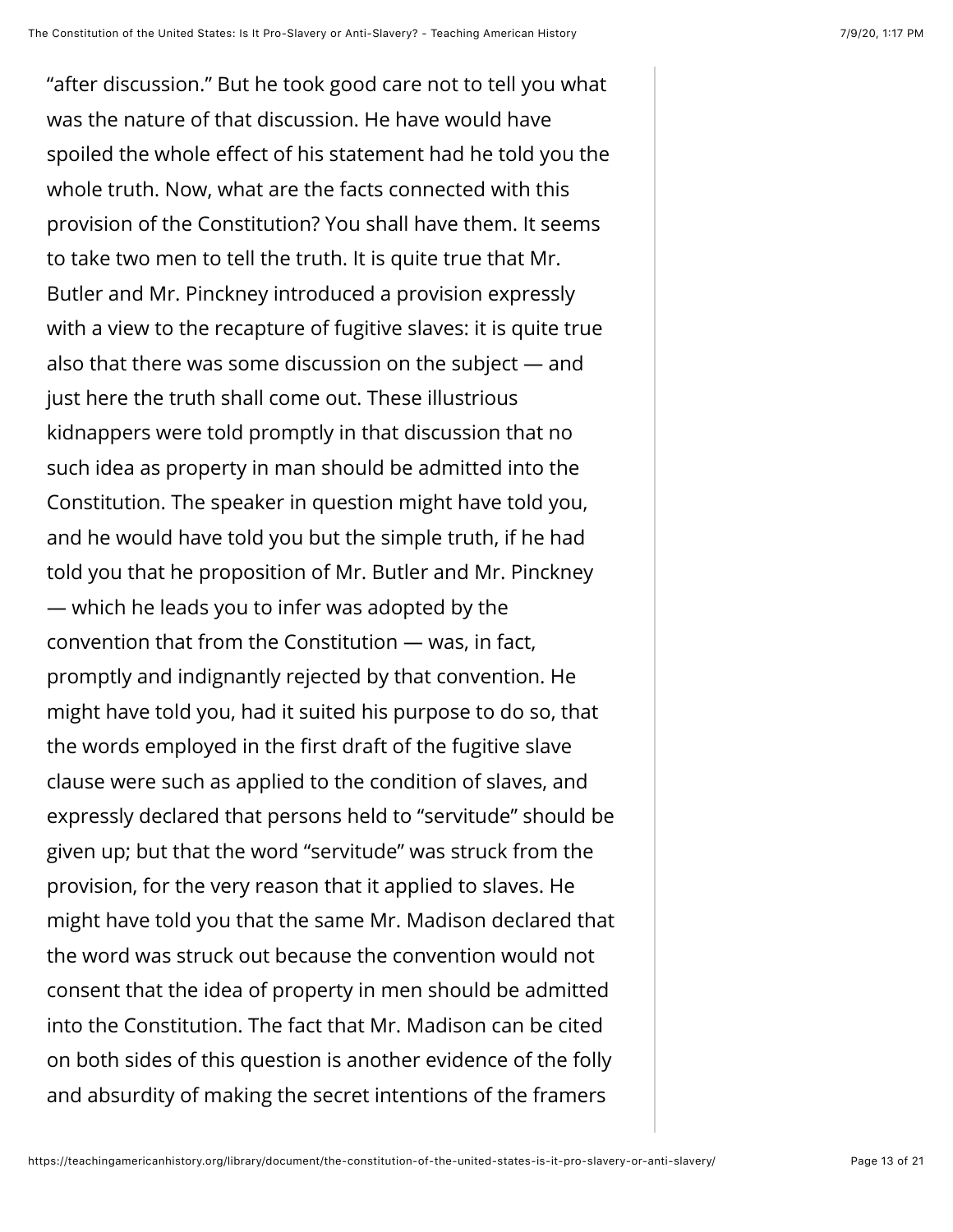the criterion by which the Constitution is to be construed. But it may be asked — if this clause does not apply to slaves, to whom does it apply?

I answer, that when adopted, it applies to a very large class of persons — namely, redemptioners — persons who had come to America from Holland, from Ireland, and other quarters of the globe — like the Coolies to the West Indies — and had, for a consideration duly paid, become bound to "serve and labour" for the parties two whom their service and labour was due. It applies to indentured apprentices and others who have become bound for a consideration, under contract duly made, to serve and labour, to such persons this provision applies, and only to such persons. The plain reading of this provision shows that it applies, and that it can only properly and legally apply, to persons "bound to service." Its object plainly is, to secure the fulfillment of contracts for "service and labour." It applies to indentured apprentices, and any other persons from whom service and labour may be due. The legal condition of the slave puts him beyond the operation of this provision. He is not described in it. He is a simple article of property. He does not owe and cannot owe service. He cannot even make a contract. It is impossible for him to do so. He can no more make such a contract than a horse or an ox can make one. This provision, then, only respects persons who owe service, and they only can owe service who can receive an equivalent and make a bargain. The slave cannot do that, and is therefore exempted from the operation of this fugitive provision. In all matters where laws are taught to be made the means of oppression, cruelty,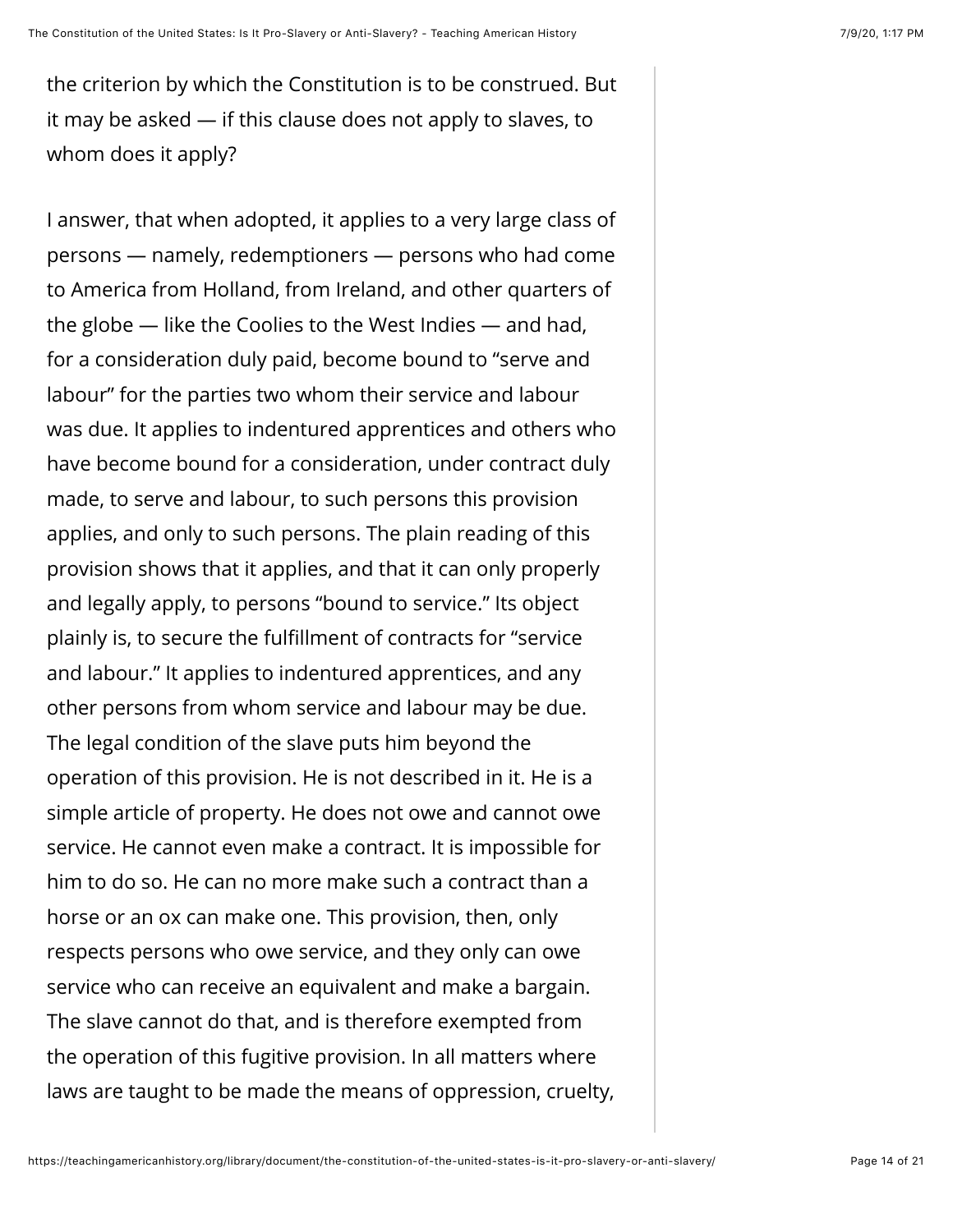and wickedness, I am for strict construction. I will concede nothing. It must be shown that it is so nominated in the bond. The pound of flesh, but not one drop of blood. The very nature of law is opposed to all such wickedness, and makes it difficult to accomplish such objects under the forms of law. Law is not merely an arbitrary enactment with regard to justice, reason, or humanity. Blackstone defines it to be a rule prescribed by the supreme power of the State commanding what is right and forbidding what is wrong. The speaker at the City Hall laid down some rules of legal interpretation. These rules send us to the history of the law for its meaning. I have no objection to such a course in ordinary cases of doubt. But where human liberty and justice are at stake, the case falls under an entirely different class of rules. There must be something more than history something more than tradition. The Supreme Court of the United States lays down this rule, and it meets the case exactly — "Where rights are infringed — where the fundamental principles of the law are overthrown — where the general system of the law is departed from, the legislative intention must be expressed with irresistible clearness." The same court says that the language of the law must be construed strictly in favour of justice and liberty. Again, there is another rule of law. It is — Where a law is susceptible of two meanings, the one making it accomplish an innocent purpose, and the other making it accomplish a wicked purpose, we must in all cases adopt that which makes it accomplish an innocent purpose. Again, the details of a law are to be interpreted in the light of the declared objects sought by the law. I set these rules down against those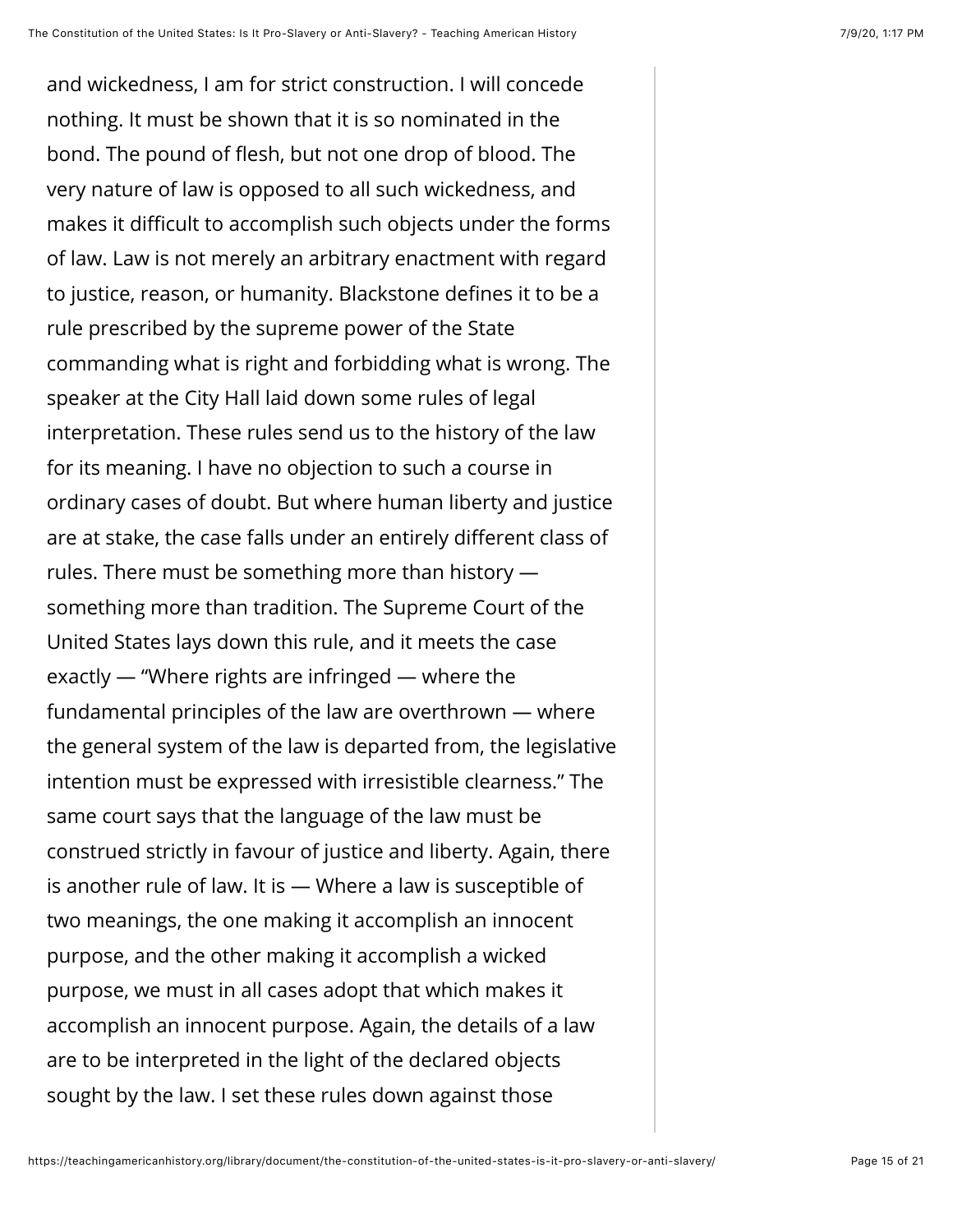employed at the City Hall. To me they seem just and rational. I only ask you to look at the American Constitution in the light of them, and you will see with me that no man is guaranteed a right of property in man, under the provisions of that instrument. If there are two ideas more distinct in their character and essence than another, those ideas are "persons" and "property," "men" and "things." Now, when it is proposed to transform persons into "property" and men into beasts of burden, I demand that the law that completes such a purpose shall be expressed with irresistible clearness. The thing must not be left to inference, but must be done in plain English. I know how this view of the subject is treated by the class represented at the City Hall. They are in the habit of treating the Negro as an exception to general rules. When their own liberty is in question they will avail themselves of all rules of law which protect and defend their freedom; but when the black man's rights are in question they concede everything, admit everything for slavery, and put liberty to the proof. They reserve the common law usage, and presume the Negro a slave unless he can prove himself free. I, on the other hand, presume him free unless he is proved to be otherwise. Let us look at the objects for which the Constitution was framed and adopted, and see if slavery is one of them. Here are its own objects as set forth by itself: — "We, the people of these United States, in order to form a more perfect union, establish justice, ensure domestic tranquility, provide for the common defense, promote the general welfare, and secure the blessings of liberty to ourselves and our posterity, do ordain and establish this Constitution of the United States of America." The objects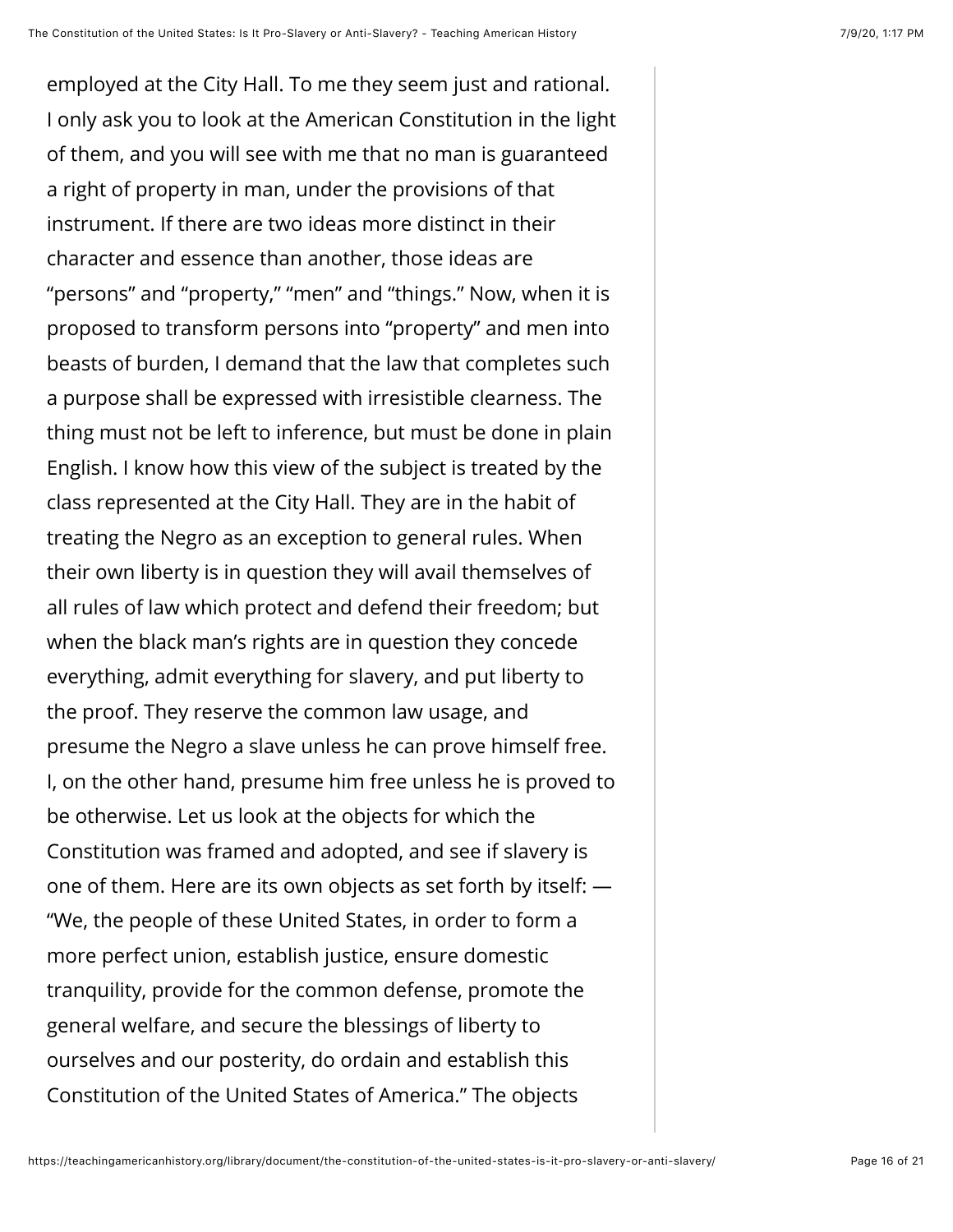here set forth are six in number: union, defence, welfare, tranquility, justice, and liberty. These are all good objects, and slavery, so far from being among them, is a foe of them all. But it has been said that Negroes are not included within the benefits sought under this declaration. This is said by the slaveholders in America — it is said by the City Hall orator but it is not said by the Constitution itself. Its language is "we the people;" not we the white people, not even we the citizens, not we the privileged class, not we the high, not we the low, but we the people; not we the horses, sheep, and swine, and wheel-barrows, but we the people, we the human inhabitants; and, if Negroes are people, they are included in the benefits for which the Constitution of America was ordained and established. But how dare any man who pretends to be a friend to the Negro thus gratuitously concede away what the Negro has a right to claim under the Constitution? Why should such friends invent new arguments to increase the hopelessness of his bondage? This, I undertake to say, as the conclusion of the whole matter, that the constitutionality of slavery can be made out only by disregarding the plain and common-sense reading of the Constitution itself; by discrediting and casting away as worthless the most beneficent rules of legal interpretation; by ruling the Negro outside of these beneficent rules; by claiming that the Constitution does not mean what it says, and that it says what it does not mean; by disregarding the written Constitution, and interpreting it in the light of a secret understanding. It is in this mean, contemptible, and underhand method that the American Constitution is pressed into the service of slavery. They go everywhere else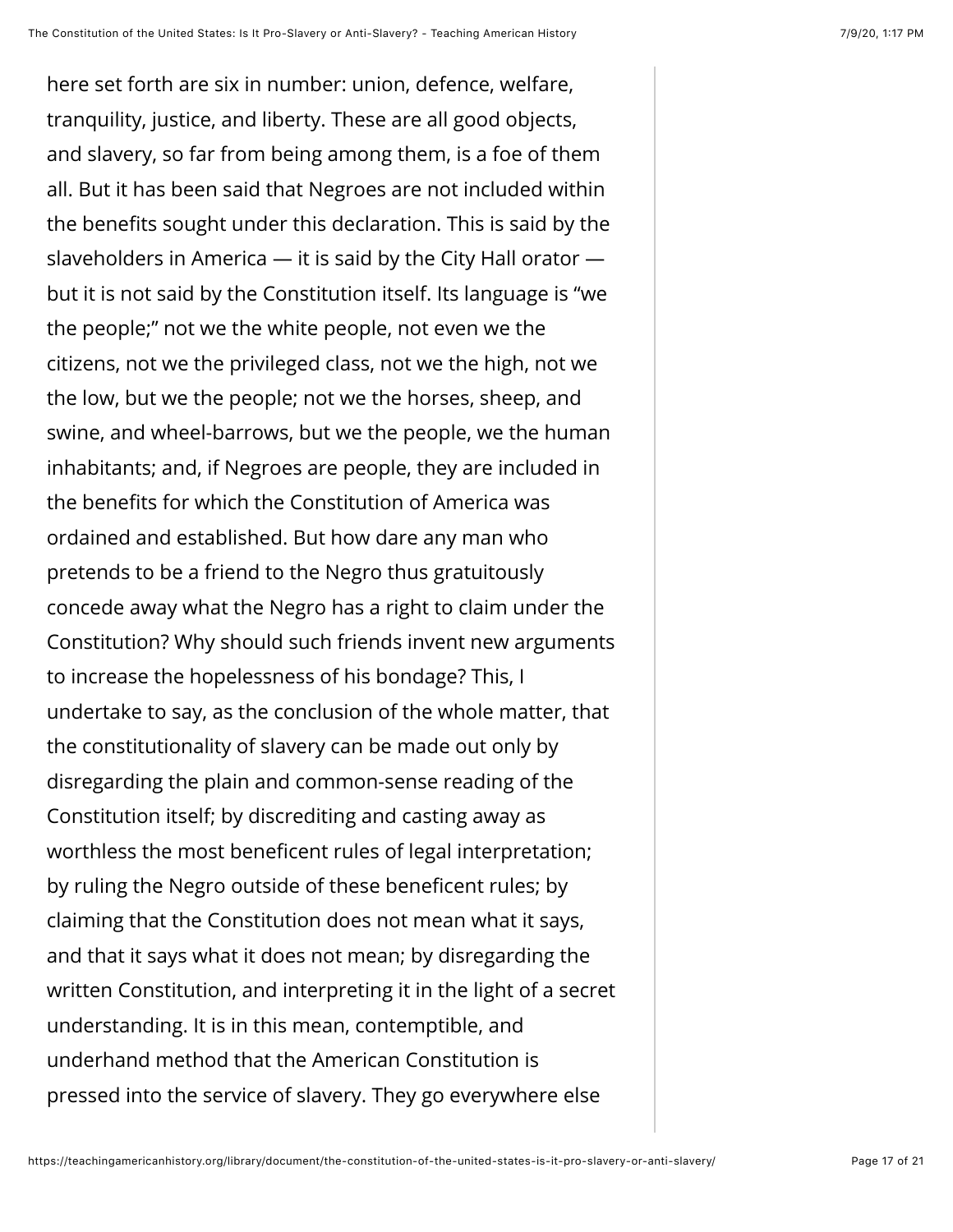for proof that the Constitution declares that no person shall be deprived of life, liberty, or property without due process of law; it secures to every man the right of trial by jury, the privilege of the writ of habeas corpus — the great writ that put an end to slavery and slave-hunting in England — and it secures to every State a republican form of government. Anyone of these provisions in the hands of abolition statesmen, and backed up by a right moral sentiment, would put an end to slavery in America. The Constitution forbids the passing of a bill of attainder: that is, a law entailing upon the child the disabilities and hardships imposed upon the parent. Every slave law in America might be repealed on this very ground. The slave is made a slave because his mother is a slave. But to all this it is said that the practice of the American people is against my view. I admit it. They have given the Constitution a slaveholding interpretation. I admit it. Thy have committed innumerable wrongs against the Negro in the name of the Constitution. Yes, I admit it all; and I go with him who goes farthest in denouncing these wrongs. But it does not follow that the Constitution is in favour of these wrongs because the slaveholders have given it that interpretation. To be consistent in his logic, the City Hall speaker must follow the example of some of his brothers in America — he must not only fling away the Constitution, but the Bible. The Bible must follow the Constitution, for that, too, has been interpreted for slavery by American divines. Nay, more, he must not stop with the Constitution of America, but make war with the British Constitution, for, if I mistake not, the gentleman is opposed to the union of Church and State. In America he called himself a Republican.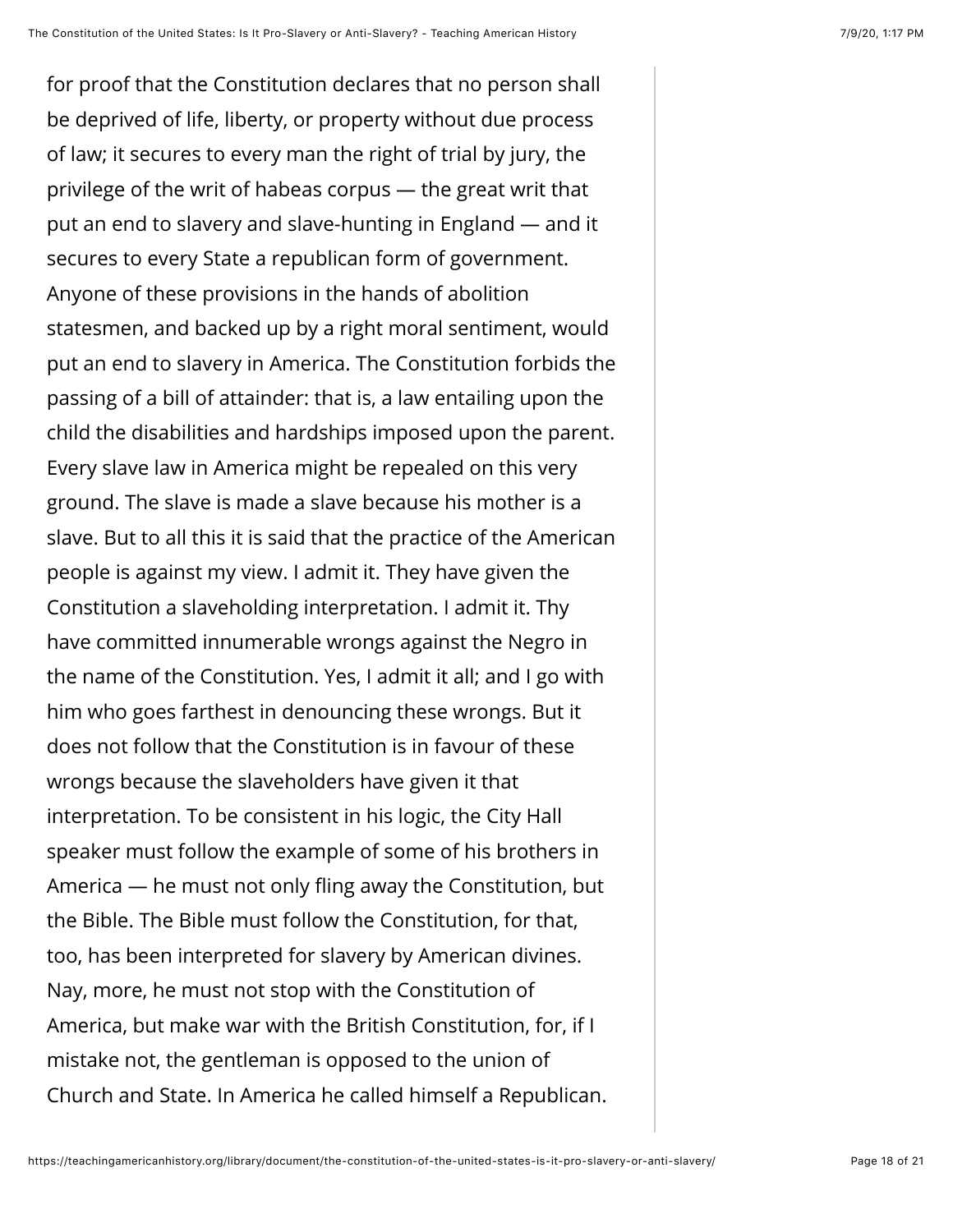Yet he does not go for breaking down the British Constitution, although you have a Queen on the throne, and bishops in the House of Lords.

My argument against the dissolution of the American Union is this: It would place the slave system more exclusively under the control of the slaveholding States, and withdraw it from the power in the Northern States which is opposed to slavery. Slavery is essentially barbarous in its character. It, above all things else, dreads the presence of an advanced civilisation. It flourishes best where it meets no reproving frowns, and hears no condemning voices. While in the Union it will meet with both. Its hope of life, in the last resort, is to get out of the Union. I am, therefore, for drawing the bond of the Union more completely under the power of the Free States. What they most dread, that I most desire. I have much confidence in the instincts of the slaveholders. They see that the Constitution will afford slavery no protection when it shall cease to be administered by slaveholders. They see, moreover, that if there is once a will in the people of America to abolish slavery, this is no word, no syllable in the Constitution to forbid that result. They see that the Constitution has not saved slavery in Rhode Island, in Connecticut, in New York, or Pennsylvania; that the Free States have only added three to their original number. There were twelve Slave States at the beginning of the Government: there are fifteen now. They dissolution of the Union would not give the North a single advantage over slavery, but would take from it many. Within the Union we have a firm basis of opposition to slavery. It is opposed to all the great objects of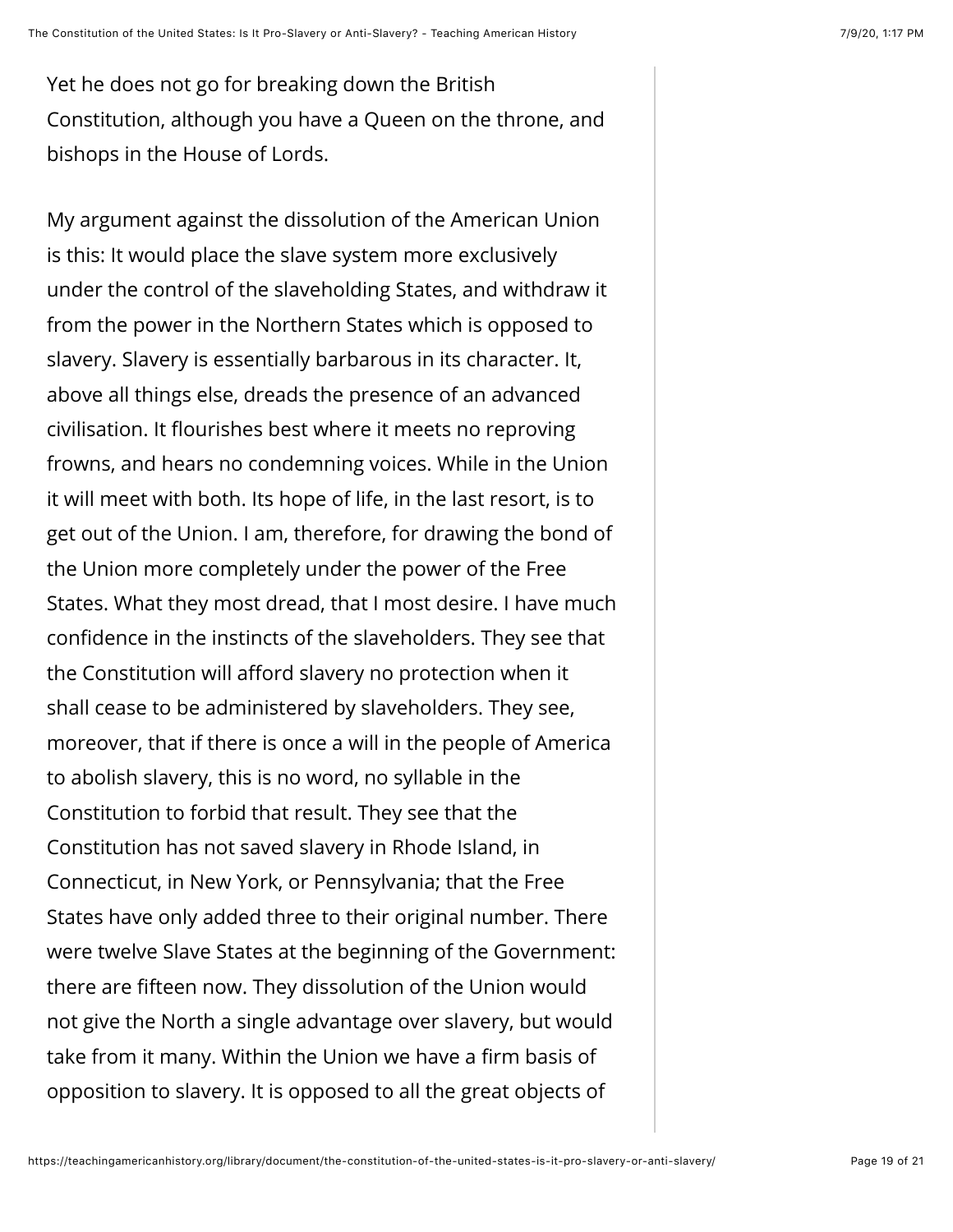the Constitution. The dissolution of the Union is not only an unwise but a cowardly measure — 15 millions running away from three hundred and fifty thousand slaveholders. Mr. Garrison and his friends tell us that while in the Union we are responsible for slavery. He and they sing out "No Union with slaveholders," and refuse to vote. I admit our responsibility for slavery while in the Union but I deny that going out of the Union would free us from that responsibility. There now clearly is no freedom from responsibility for slavery to any American citizen short to the abolition of slavery. The American people have gone quite too far in this slaveholding business now to sum up their whole business of slavery by singing out the cant phrase, "No union with slaveholders." To desert the family hearth may place the recreant husband out of the presence of his starving children, but this does not free him from responsibility. If a man were on board of a pirate ship, and in company with others had robbed and plundered, his whole duty would not be preformed simply by taking the longboat and singing out, "No union with pirates." His duty would be to restore the stolen property. The American people in the Northern States have helped to enslave the black people. Their duty will not have been done till they give them back their plundered rights. Reference was made at the City Hall to my having once held other opinions, and very different opinions to those I have now expressed. An old speech of mine delivered fourteen years ago was read to show — I know not what. Perhaps it was to show that I am not infallible. If so, I have to say in defence, that I never pretended to be. Although I cannot accuse myself of being remarkably unstable, I do not pretend that I have never